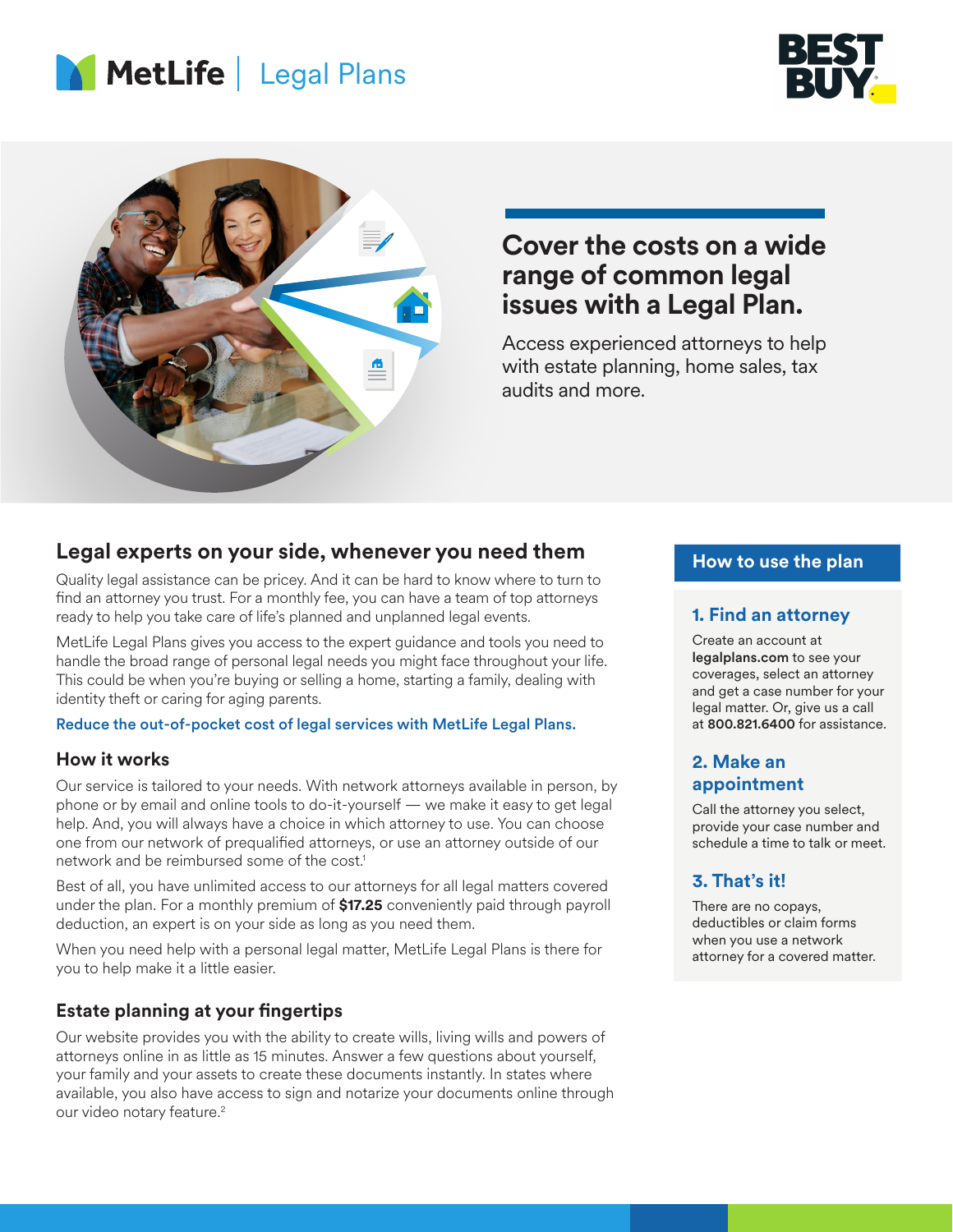

To learn more about your coverages and see our attorney network, create an

account at **legalplans.com** or call **800.821.6400** Monday – Friday 8:00 am to 8:00 pm

Your account will also give you access to our self-help document library to complete simple legal forms. The forms are available to you, regardless of

enrollment.

(ET).

# **Helping you navigate life's planned and unplanned events.**

For **\$17.25 a month**, you, your spouse and dependents get legal assistance for some of the most frequently needed personal legal matters — with no waiting periods, no deductibles and no claim forms when using a network attorney for a covered matter. And, for non-covered matters that are not otherwise excluded, your plan provides four hours of network attorney time and services per year.<sup>3</sup>

| <b>Money</b><br><b>Matters</b>         | • Debt Collection Defense<br>• Identity Management<br>Services <sup>4</sup>                                                                                         | • Identity Theft Defense<br>• Negotiations with Creditors<br>• Personal Bankruptcy                                                                                                           | • Promissory Notes<br>• Tax Audit Representation<br>• Tax Collection Defense                                                        |
|----------------------------------------|---------------------------------------------------------------------------------------------------------------------------------------------------------------------|----------------------------------------------------------------------------------------------------------------------------------------------------------------------------------------------|-------------------------------------------------------------------------------------------------------------------------------------|
| Home &<br><b>Real Estate</b>           | • Boundary or Title Disputes<br>• Deeds<br>• Eviction Defense<br>• Foreclosure                                                                                      | • Home Equity Loans<br>• Mortgages<br>• Property Tax Assessments<br>• Refinancing of Home                                                                                                    | • Sale or Purchase of Home<br>• Security Deposit Assistance<br>• Tenant Negotiations<br>• Zoning Applications                       |
| <b>Estate</b><br><b>Planning</b>       | $\bullet$ Codicils<br>• Complex Wills<br>• Healthcare Proxies<br>• Living Wills                                                                                     | • Powers of Attorney<br>(Healthcare, Financial,<br>Childcare, Immigration)                                                                                                                   | • Revocable & Irrevocable<br>Trusts<br>• Simple Wills                                                                               |
| <b>Family &amp;</b><br>Personal        | • Adoption<br>• Affidavits<br>• Conservatorship<br>• Custody Order (8 hours)<br>• Demand Letters<br>• Divorce (20 hours)<br>• Garnishment Defense<br>• Guardianship | • Immigration Assistance<br>· Juvenile Court Defense.<br><b>Including Criminal Matters</b><br>• Name Change<br>• Parental Responsibility<br><b>Matters</b><br>• Personal Property Protection | • Prenuptial Agreement<br>• Protection from Domestic<br>Violence<br>• Review of ANY Personal<br>Legal Document<br>• School Hearings |
| <b>Civil</b><br><b>Lawsuits</b>        | • Administrative Hearings<br>• Civil Litigation Defense                                                                                                             | • Disputes Over Consumer<br>Goods & Services<br>• Incompetency Defense                                                                                                                       | • Pet Liabilities<br>• Small Claims Assistance                                                                                      |
| <b>Elder-Care</b><br><b>Issues</b>     | <b>Consultation &amp; Document</b><br>Review for your parents:<br>$\bullet$ Deeds<br>$\bullet$ Leases                                                               | • Medicaid<br>• Medicare<br>• Notes<br>• Nursing Home Agreements                                                                                                                             | • Powers of Attorney<br>• Prescription Plans<br>$\bullet$ Wills                                                                     |
| <b>Vehicle &amp;</b><br><b>Driving</b> | • Defense of Traffic Tickets <sup>5</sup><br>• Driving Privileges<br>Restoration                                                                                    | • License Suspension Due to<br>DUI                                                                                                                                                           | • Repossession                                                                                                                      |

1. You will be responsible to pay the difference, if any, between the plan's payment and the out-of-network attorney's charge for services.

2. Digital notary and signing is not available in all states.

3. No more than a combined maximum total of four hours of attorney time and service are provided for the member, spouse and qualified dependents, annually.

- 4. This benefit provides the Participant with access to LifeStages Identity Management Service provided by Cyberscout, LLC. Cyberscout is not a corporate affiliate of MetLife Legal Plans.
- 5. Does not cover DUI.

We are pleased to announce that Metropolitan Property and Casualty (Met P&C) business has been acquired by the Farmers Insurance Group®. Plans provided through insurance coverage underwritten by Met P&C will transition to be underwritten by Metropolitan General Insurance Company. During the transition period, Met P&C will continue to underwrite legal plans in certain states. For additional information, please reach out to contact@legalplans.com.

Group legal plans provided by MetLife Legal Plans, Inc., Cleveland, Ohio. In certain states, group legal plans are provided through insurance coverage underwritten by Metropolitan Property and Casualty Insurance Company, Warwick, RI. Some services not available in all states. No service, including consultations, will be provided for: 1) employment-related matters, including company or statutory benefits; 2) matters involving the employer, MetLife and affiliates and plan attorneys; 3) matters in which there is a conflict of interest between the employee and spouse or dependents in which case services are excluded for the spouse and dependents; 4) appeals and class actions; 5) farm and business matters, including rental issues when the participant is the landlord; 6) patent, trademark and copyright matters; 7) costs and fines; 8) frivolous or unethical matters; 9) matters for which an attorney client relationship exists prior to the participant becoming eligible for plan benefits. For all other personal legal matters, an advice and consultation benefit is provided. Additional representation is also included for certain matters. Please see your plan description for details. MetLife® is a registered trademark of MetLife Services and Solutions, LLC, New York, NY. [ML4w20hrsDivorce8hrsCustody]

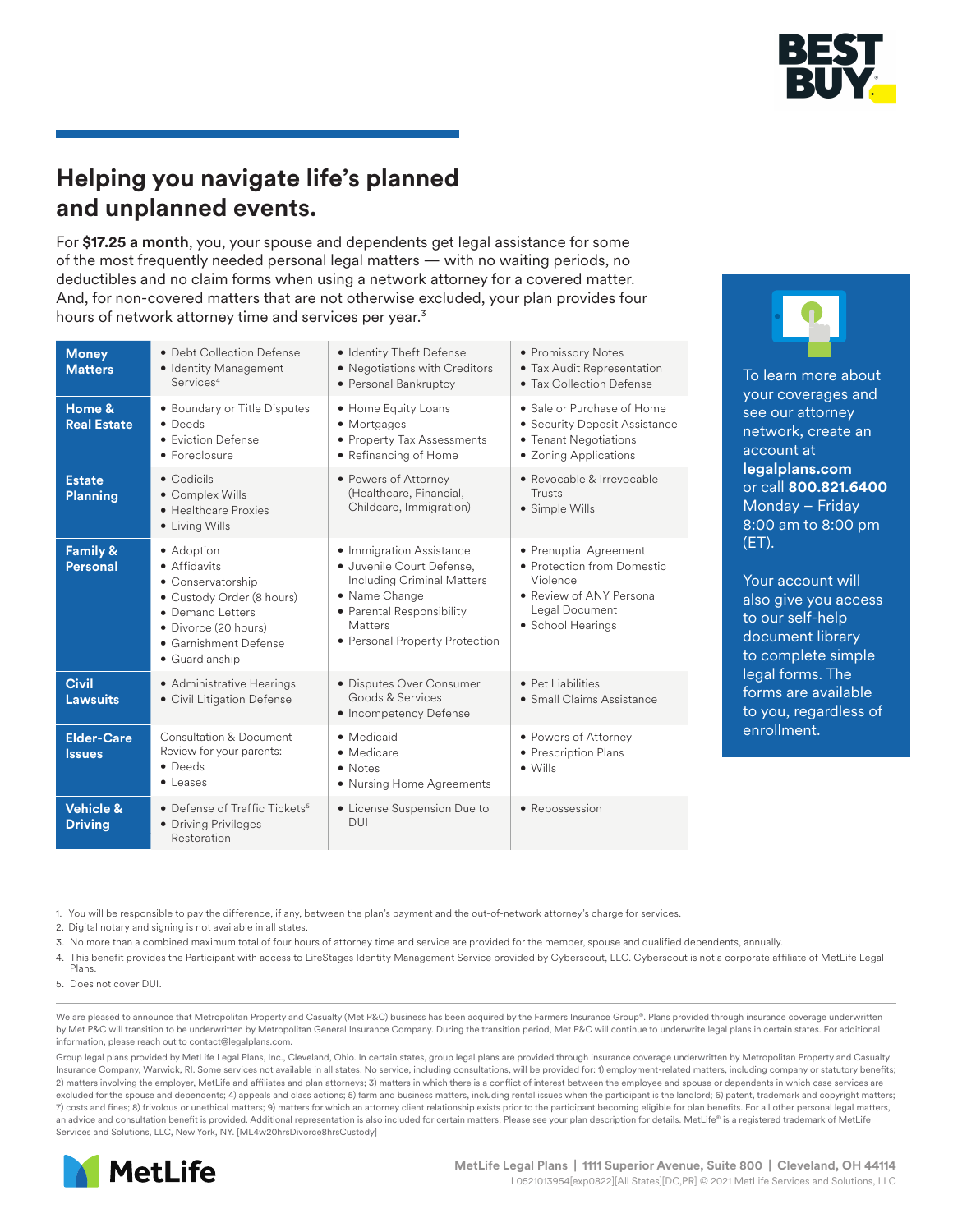## **Legal Plans**

Provides access to legal expertise for both expected and unexpected events.

# **Facts & Stats**

Whether it's a planned event, like buying a home or preparing a will, or an unexpected problem, like a speeding ticket, most of us need legal counsel at some point.



### **Just a few times in life you might need legal help.**

- **GETTING MARRIED** Prenuptial agreement
- Name change
- Updating or creating estate planning documents

### **BUYING, RENTING OR SELLING A HOME**

- Reviewing contracts and purchase agreements
- Preparing deeds
- Attending the closing

### **STARTING A FAMILY**

- Creating wills and estate planning documents
- School and administrative hearings
- **Adoption**

### **DEALING WITH IDENTITY THEFT**

- Attorney consultations regarding potential creditor actions
- Assistance with contacting banks and creditors
- Attorney defense for issues related to identity theft

### **CARING FOR AGING PARENTS**

- Review of Medicare/Medicaid documents
- Nursing home agreement
- Reviewing estate planning documents

### **SENDING KIDS OFF TO COLLEGE**

- Security deposit assistance
- Reviewing leases
- Student loan debt assistance

### **Affordable monthly rates, unlimited usage**

There are many benefits to enrolling in the legal plan. If you use it just once in a year, it is very likely that the plan will more than pay for itself.

Review the table to see the potential savings for a legal insurance plan member who enrolls in the legal plan and uses a Network Attorney for three basic legal matters.



### **Example of Personal Legal Matters and Costs4**

| <b>Potential Savings</b>      | \$2,559        |  |
|-------------------------------|----------------|--|
| Legal Plan <sup>5</sup>       | \$216 per year |  |
| Total                         | \$2,775        |  |
| Home Refinancing              | \$1,850        |  |
| Medical Powers of Attorney    | \$185          |  |
| Wills for Employee and Spouse | \$740          |  |